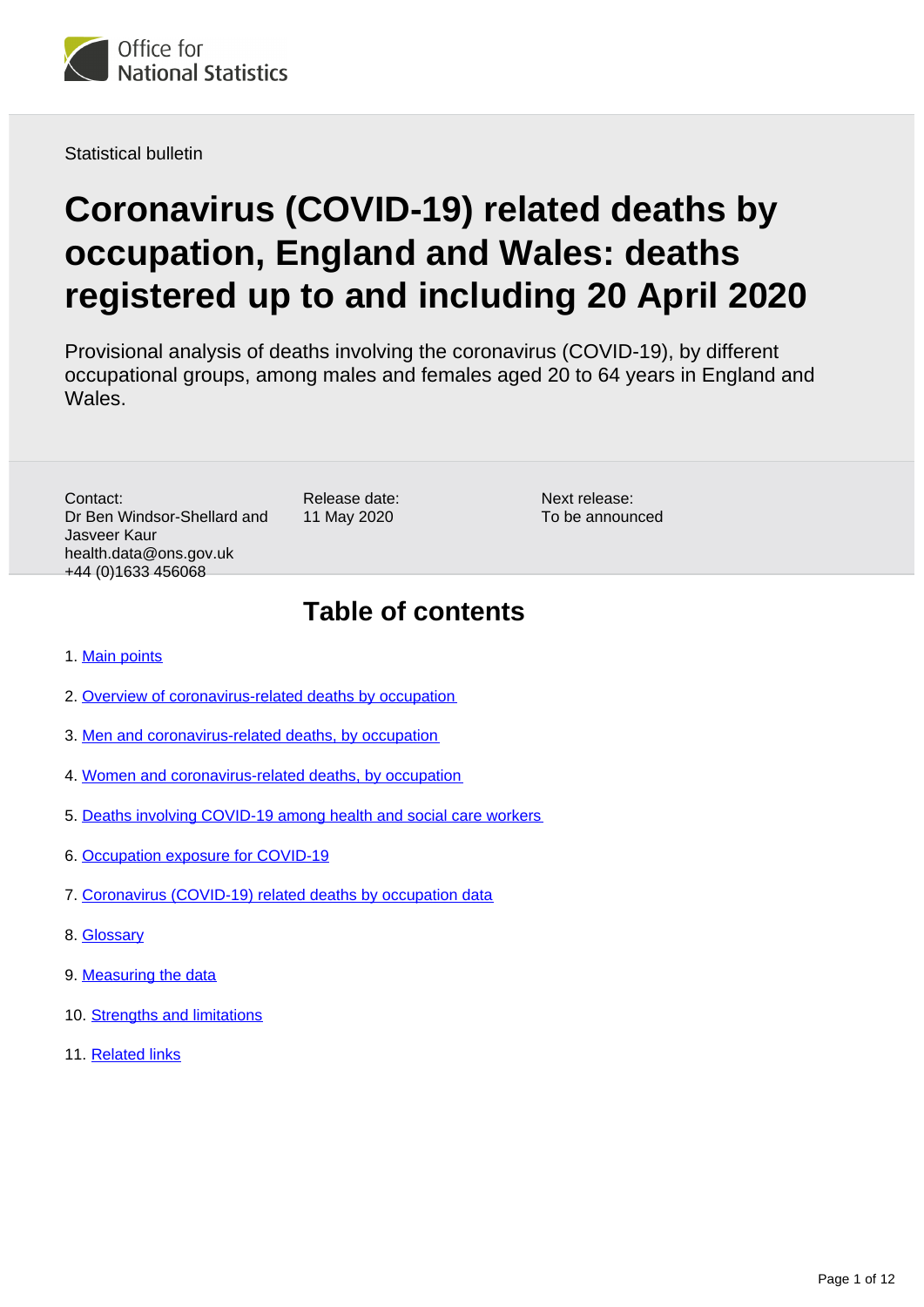## <span id="page-1-0"></span>**1 . Main points**

- A total of 2,494 deaths involving the coronavirus (COVID-19) in the working age population (those aged 20 to 64 years) of England and Wales were registered up to and including 20 April 2020.
- Nearly two-thirds of these deaths were among men (1,612 deaths), with the rate of death involving COVID-19 being statistically higher in males, with 9.9 deaths per 100,000 compared with 5.2 deaths per 100,000 females (882 deaths).
- Compared with the rate among people of the same sex and age in England and Wales, men working in the lowest skilled occupations had the highest rate of death involving COVID-19, with 21.4 deaths per 100,000 males (225 deaths); men working as security guards had one of the highest rates, with 45.7 deaths per 100,000 (63 deaths).
- Men and women working in social care, a group including care workers and home carers, both had significantly raised rates of death involving COVID-19, with rates of 23.4 deaths per 100,000 males (45 deaths) and 9.6 deaths per 100,000 females (86 deaths).
- Healthcare workers, including those with jobs such as doctors and nurses, were not found to have higher rates of death involving COVID-19 when compared with the rate among those whose death involved COVID-19 of the same age and sex in the general population.
- Among men, a number of other specific occupations were found to have raised rates of death involving COVID-19, including: taxi drivers and chauffeurs (36.4 deaths per 100,000); bus and coach drivers (26.4 deaths per 100,000); chefs (35.9 deaths per 100,000); and sales and retail assistants (19.8 deaths per 100,000).
- This analysis does not prove conclusively that the observed rates of death involving COVID-19 are necessarily caused by differences in occupational exposure; we adjusted for age, but not for other factors such as [ethnic group](https://www.ons.gov.uk/peoplepopulationandcommunity/birthsdeathsandmarriages/deaths/articles/coronavirusrelateddeathsbyethnicgroupenglandandwales/2march2020to10april2020) and [place of residence](https://www.ons.gov.uk/peoplepopulationandcommunity/birthsdeathsandmarriages/deaths/bulletins/deathsinvolvingcovid19bylocalareasanddeprivation/deathsoccurringbetween1marchand17april). We have also published an article that explores possible differences in [occupation exposure](https://www.ons.gov.uk/releases/whichoccupationshavethehighestpotentialexposuretothecoronaviruscovid19) to COVID-19.

## <span id="page-1-1"></span>**2 . Overview of coronavirus-related deaths by occupation**

This bulletin presents analysis of deaths involving the coronavirus (COVID-19) in different occupational groups among those aged 20 to 64 years in England and Wales. [Occupation](https://www.ons.gov.uk/peoplepopulationandcommunity/healthandsocialcare/causesofdeath/bulletins/coronaviruscovid19relateddeathsbyoccupationenglandandwales/deathsregistereduptoandincluding20april2020#glossary) was defined using the Standard [Occupational Classification 2010 \(SOC 2010\)](https://www.ons.gov.uk/methodology/classificationsandstandards/standardoccupationalclassificationsoc/soc2010/soc2010volume1structureanddescriptionsofunitgroups). There are nine major groups of occupations (for example, skilled trades occupations), which then subdivide into 25 sub-major groups (for example, skilled construction and building trades). Sub-major groups can be subdivided into a further 90 minor groups (for example, building finishing trades) and more than 350 individual occupations (for example, painters and decorators). For further information on the definition of occupation, see the [Glossary.](https://www.ons.gov.uk/peoplepopulationandcommunity/healthandsocialcare/causesofdeath/bulletins/coronaviruscovid19relateddeathsbyoccupationenglandandwales/deathsregistereduptoandincluding20april2020#glossary)

This analysis includes deaths involving COVID-19 that were registered up to, and including, 20 April 2020. Unlike our other analyses on COVID-19 that have been based on the date of death (occurrence), for this analysis we included all deaths involving COVID-19 registered at the time of analysis. By doing so, we captured as much information on occupation as possible, allowing a more granular look at specific occupations where the number of deaths allows.

The analysis is based on provisional data, and findings could change as more deaths are registered. In particular, there may be deaths in some occupations that have not yet been registered because a coroner's inquest is required. The results of the analysis do not prove conclusively that the observed rates of death involving COVID19 are necessarily caused by differences in [occupational exposure](https://www.ons.gov.uk/releases/whichoccupationshavethehighestpotentialexposuretothecoronaviruscovid19). In the analysis we adjusted for age, but not for other factors such as [ethnic group](https://www.ons.gov.uk/peoplepopulationandcommunity/birthsdeathsandmarriages/deaths/articles/coronavirusrelateddeathsbyethnicgroupenglandandwales/2march2020to10april2020), [place of residence](https://www.ons.gov.uk/peoplepopulationandcommunity/birthsdeathsandmarriages/deaths/bulletins/deathsinvolvingcovid19bylocalareasanddeprivation/deathsoccurringbetween1marchand17april) or [deprivation](https://www.ons.gov.uk/peoplepopulationandcommunity/birthsdeathsandmarriages/deaths/bulletins/deathsinvolvingcovid19bylocalareasanddeprivation/deathsoccurringbetween1marchand17april). Additionally, the analysis only considers the occupation of the deceased. We have not taken account of the occupations of others in the household, which could increase exposure to other members of the same household. The findings should be interpreted bearing in mind the warnings in the **[Strengths and limitations](https://www.ons.gov.uk/peoplepopulationandcommunity/healthandsocialcare/causesofdeath/bulletins/coronaviruscovid19relateddeathsbyoccupationenglandandwales/deathsregistereduptoandincluding20april2020#strengths-and-limitations)** section.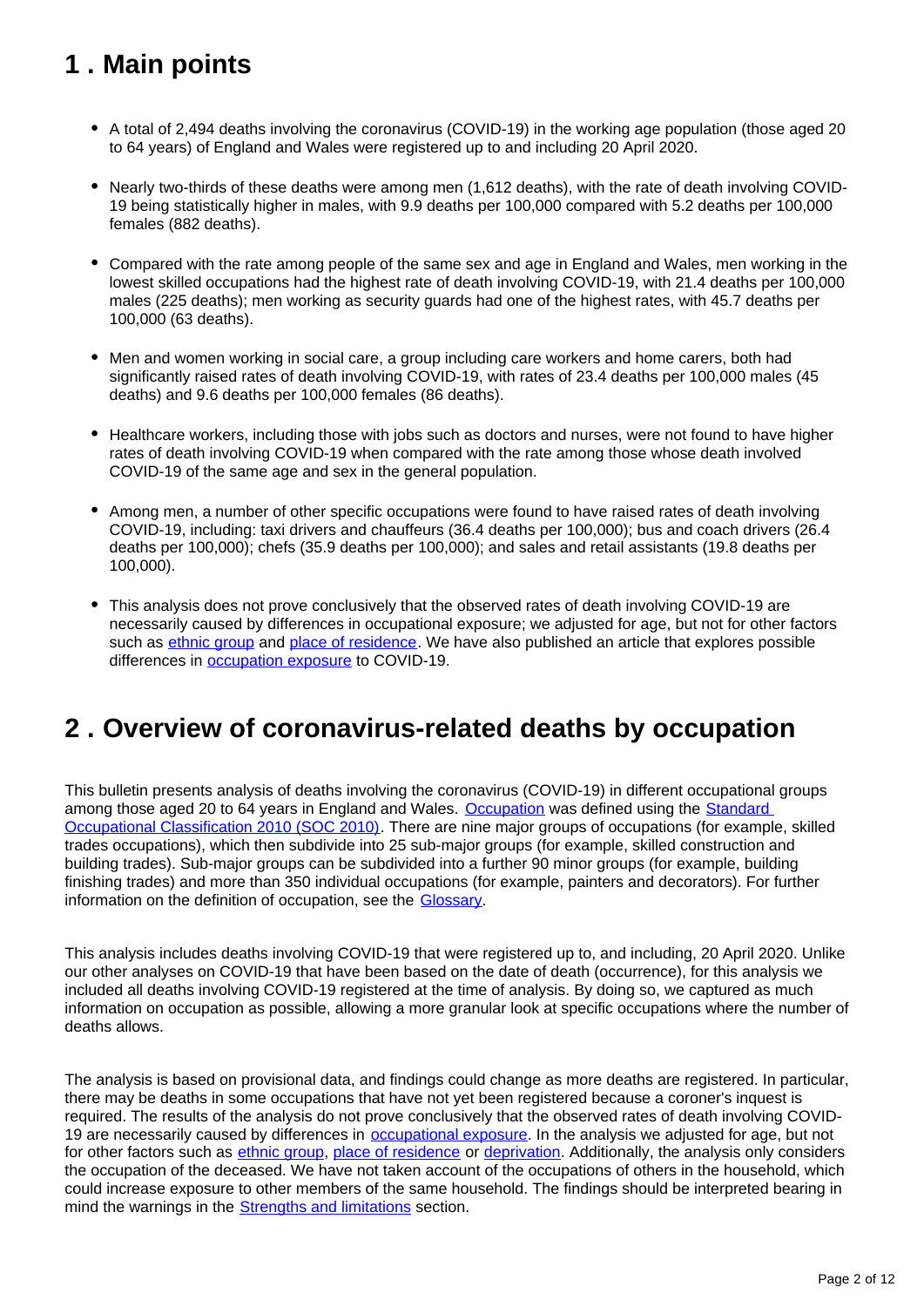We have highlighted occupations that have [statistically significantly](https://www.ons.gov.uk/methodology/methodologytopicsandstatisticalconcepts/uncertaintyandhowwemeasureit#statistical-significance) higher rates of death involving COVID-19 when compared with the rate of death involving COVID-19 among people of the same age and sex in the general population.

Separate analysis on the **occupations with the highest potential exposure to COVID-19** has also been published.

#### **More about coronavirus**

- Find the latest on [coronavirus \(COVID-19\) in the UK](https://www.ons.gov.uk/peoplepopulationandcommunity/healthandsocialcare/conditionsanddiseases).
- All ONS analysis, summarised in our [coronavirus roundup.](https://www.ons.gov.uk/peoplepopulationandcommunity/healthandsocialcare/conditionsanddiseases/articles/coronaviruscovid19roundup/2020-03-26)
- View [all coronavirus data.](https://www.ons.gov.uk/peoplepopulationandcommunity/healthandsocialcare/conditionsanddiseases/datalist)
- Find out how our studies and surveys are [serving public need.](http://ons.gov.uk/surveys)

For deaths registered up to, and including, 20 April 2020, there were 2,494 deaths involving COVID-19 in the working age population (aged 20 to 64 years) of England and Wales.

Nearly two-thirds of these deaths (64.6%) were among men, with 1,612 deaths compared with 35.4% among (882 deaths) among women. Males had a statistically higher rate of death involving COVID-19, with 9.9 deaths per 100,000 males of the working population compared with 5.2 deaths per 100,000 females.

The following analyses include data where information on the occupation of the deceased was available on the death certificate. Of the deaths recorded among the working age population in this period, 74.3% (or 1,852 out of 2,494 deaths) contained information on occupation. Further information on the data, including the main reasons for missing occupation, can be found in [Measuring the data.](https://www.ons.gov.uk/peoplepopulationandcommunity/healthandsocialcare/causesofdeath/bulletins/coronaviruscovid19relateddeathsbyoccupationenglandandwales/deathsregistereduptoandincluding20april2020#measuring-the-data)

### <span id="page-2-0"></span>**3 . Men and coronavirus-related deaths, by occupation**

Among men, five of the nine major occupational groups had statistically higher age-standardised mortality rates of death involving the coronavirus (COVID-19) than the rate of death involving COVID-19 among men of the same age in the general population (Figure 1).

The major group with the highest rate of death involving COVID-19 was Elementary workers with 21.4 deaths per 100,000 males (225 deaths). The occupations in this group include those performing mostly routine tasks, such as construction workers and cleaners. The major group with the next highest rate was Caring, leisure and other service occupations (17.9 deaths per 100,000 males, or 72 deaths), which include occupations such as nursing assistants, care workers and ambulance drivers.

Other major occupational groups with high mortality rates of death involving COVID-19, when compared with the rate among men of working age in the population, included:

- Process, plant and machine operatives occupations (15.5 deaths per 100,000 males; 242 deaths)
- Sales and customer service occupations (14.3 deaths per 100,000 males; 54 deaths)
- Administrative and secretarial occupations (13.9 deaths per 100,000 males; 66 deaths)

#### **Figure 1: Men working in low-skilled or caring, leisure and other service occupations had the highest rates of death involving COVID-19**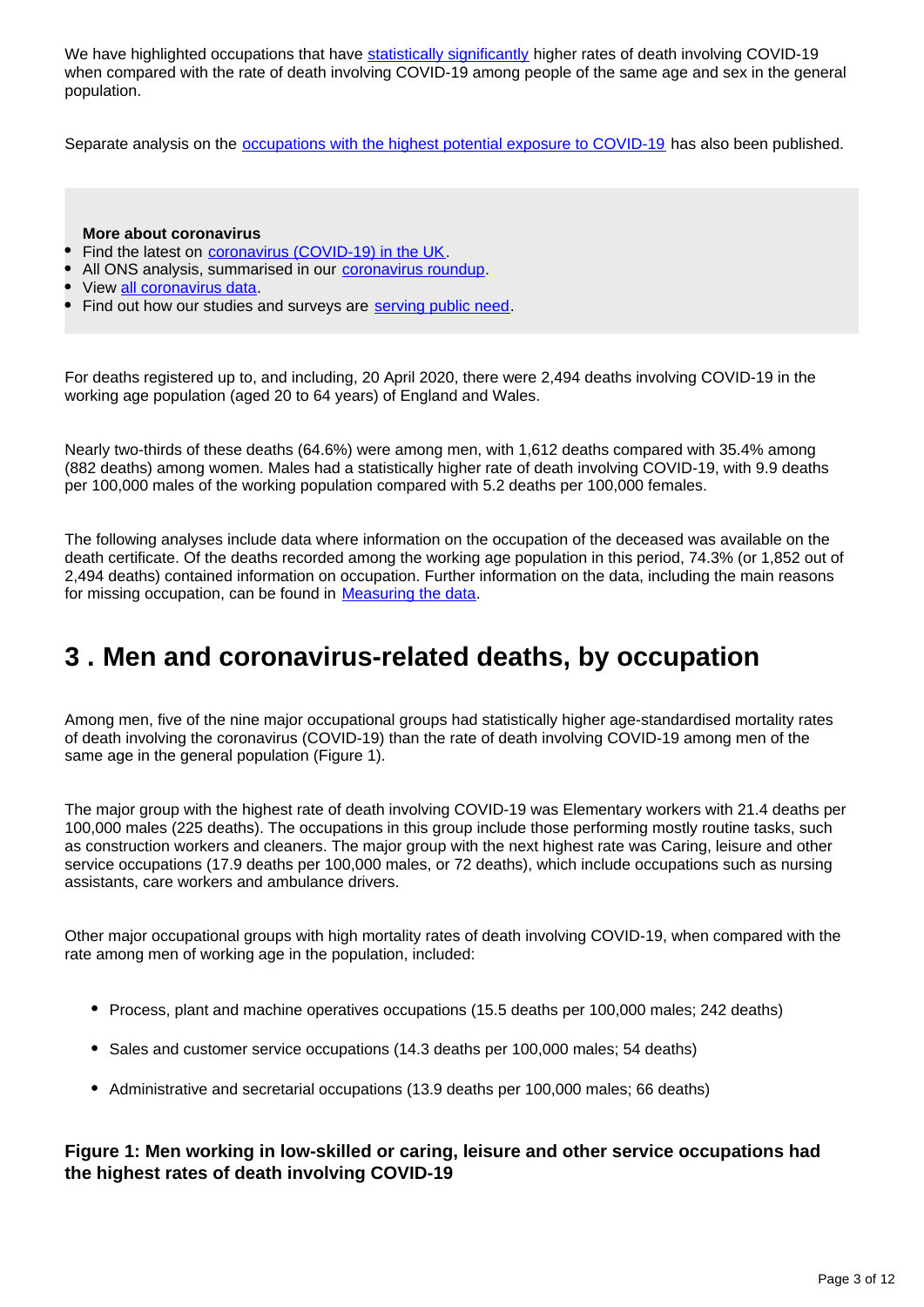#### [Download the data](https://www.ons.gov.uk/visualisations/dvc814/chart1/datadownload.xlsx)

#### **Notes:**

- 1. Deaths involving the coronavirus (COVID-19) include those with an underlying cause, or any mention, of U07.1 (COVID-19, virus identified) or U07.2 (COVID-19, virus not identified).
- 2. Figures are for residents of England and Wales aged 20 to 64 years.
- 3. Occupations defined using the Standard Occupational Classification 2010 (SOC 2010).
- 4. Figures are for the most recent death registrations available at the time of analysis: deaths involving COVID-19 registered between 9 March and 20 April 2020.
- 5. Age-standardised rates are only presented for occupations with 20 or more deaths.

Elementary workers, the major group with the highest mortality rate, can be subdivided into several smaller groups of occupations. Figure 2 shows the six subgroups of Elementary workers for which reliable rates could be calculated – except for Elementary cleaning and Elementary storage occupations, all had higher rates of death involving COVID-19 compared with the rate among men of the same age in the general population.

The highest rate was seen in Elementary security occupations, with 43.2 deaths per 100,000 males (equivalent to 70 deaths). Among the specific occupations included in this group, security guards and related occupations had the highest rate with 45.7 deaths per 100,000 males, equivalent to 63 deaths.

Those working in Elementary process plant occupations also had a [statistically significantly](https://www.ons.gov.uk/methodology/methodologytopicsandstatisticalconcepts/uncertaintyandhowwemeasureit#statistical-significance) higher rate of 37.7 deaths per 100,000 males (31 deaths) compared with all men aged 20 to 64 years.

Low-skilled workers in construction (25.9 deaths per 100,000 males, or 22 deaths) and low-skilled service occupations (19.3 deaths per 100,000 males, or 23 deaths) also had high rates of death involving COVID-19. The latter, other low-skilled service occupations, includes jobs such as hospital porters, kitchen and catering assistants, and waiters. Because of the smaller numbers of deaths, we were unable to calculate reliable mortality rates for these specific occupations.

#### **Figure 2: Among the lowest skilled workers, men working in Elementary security occupations had the highest rate of death involving COVID-19**

**Age-standardised mortality rates of death involving the coronavirus (COVID-19) in England and Wales, deaths registered up to, and including, 20 April 2020**

[Download the data](https://www.ons.gov.uk/visualisations/dvc814/chart2/datadownload.xlsx)

**Notes:**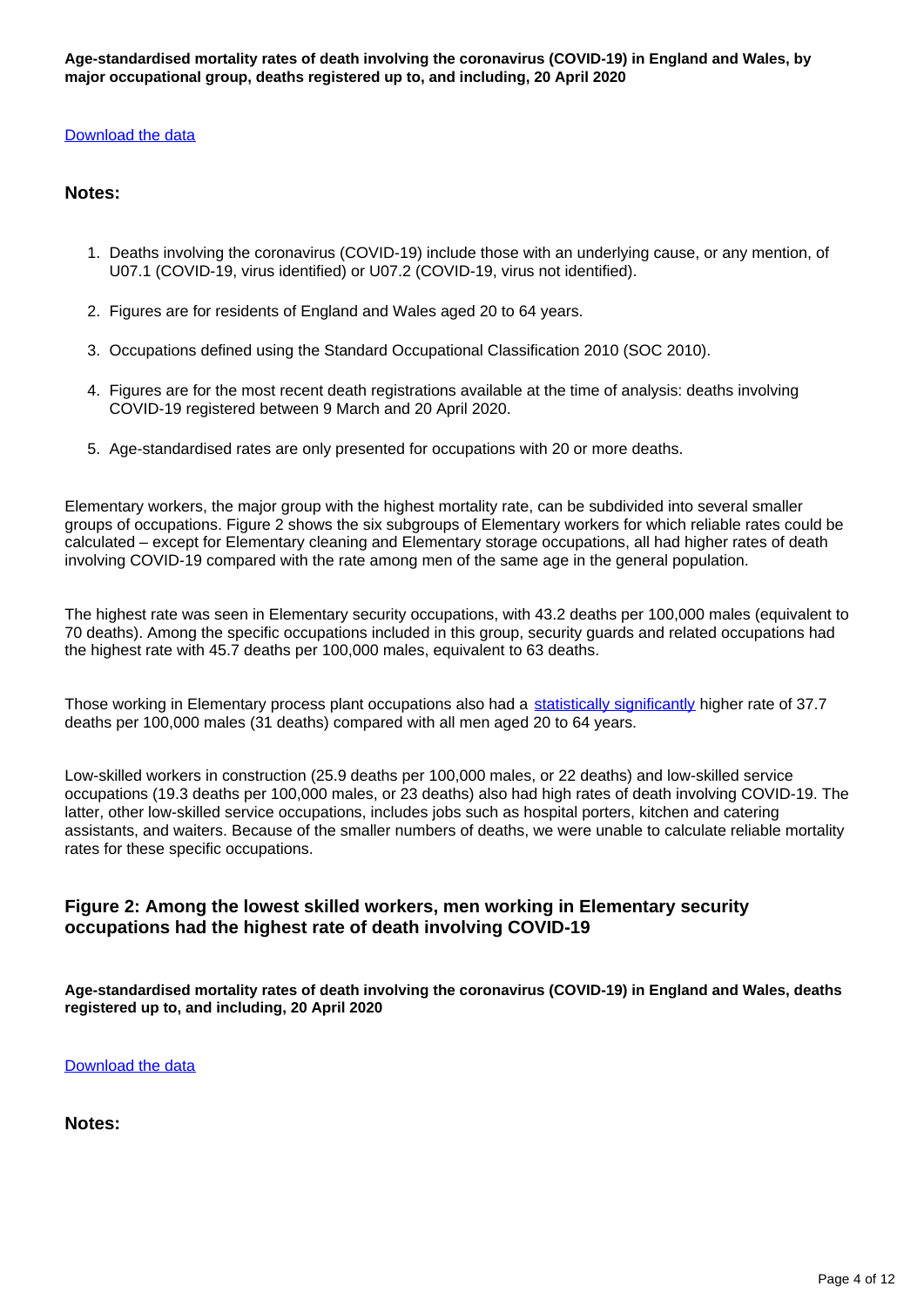- 1. Deaths involving the coronavirus (COVID-19) include those with an underlying cause, or any mention, of U07.1 (COVID-19, virus identified) or U07.2 (COVID-19, virus not identified).
- 2. Figures are for residents of England and Wales aged 20 to 64 years.
- 3. Occupations defined using the Standard Occupational Classification 2010 (SOC 2010).
- 4. Figures are for the most recent death registrations available at the time of analysis: deaths involving COVID-19 registered between 9 March and 20 April 2020.
- 5. Age-standardised rates are only presented for occupations with 20 or more deaths.

### **Male care workers and home carers had a higher rate of death involving COVID-19 than men of the same age in the general population**

The major occupation group with the next highest mortality rate for deaths involving COVID-19, Caring, leisure and other service occupations, can also be divided into smaller groups. Of these, most of the deaths were among the caring personal service occupations group, with a rate of 26.3 deaths per 100,000 males, equivalent to 53 deaths. At the lowest level of granularity, this finding was largely explained by the rate among those providing care and support within residential care establishments, within day care establishments or to people in their own homes – that is, care workers and home carers (32.0 deaths per 100,000 males, or 32 deaths).

### **Road transport drivers, including male taxi and cab drivers and chauffeurs, had some of the highest rates of death involving COVID-19**

Of the remaining major occupational groups with high rates among men, those who worked in Process, plant and machine operative occupations had one of the highest number of deaths overall (242 deaths). This group includes occupations whose main tasks are to operate and monitor industrial equipment; assemble products; and drive and assist in the operation of transport vehicles and other machines.

In this group, at a more granular level, road transport drivers were found to account for the largest proportion of deaths (69.0% of the major group deaths, or 18.5 deaths per 100,000 males).

Among road transport drivers (Figure 3), taxi and cab drivers and chauffeurs had the highest rate, with 36.4 deaths per 100,000 males (76 deaths). Other occupations with significantly higher rates include bus and coach drivers, with 26.4 deaths per 100,000 males (29 deaths).

#### **Figure 3: Among road transport drivers, taxi and cab and chauffeurs had the highest rate of death involving COVID-19**

**Age-standardised mortality rates of death involving the coronavirus (COVID-19) in England and Wales, deaths registered up to, and including, 20 April 2020**

[Download the data](https://www.ons.gov.uk/visualisations/dvc814/chart3/datadownload.xlsx)

**Notes:**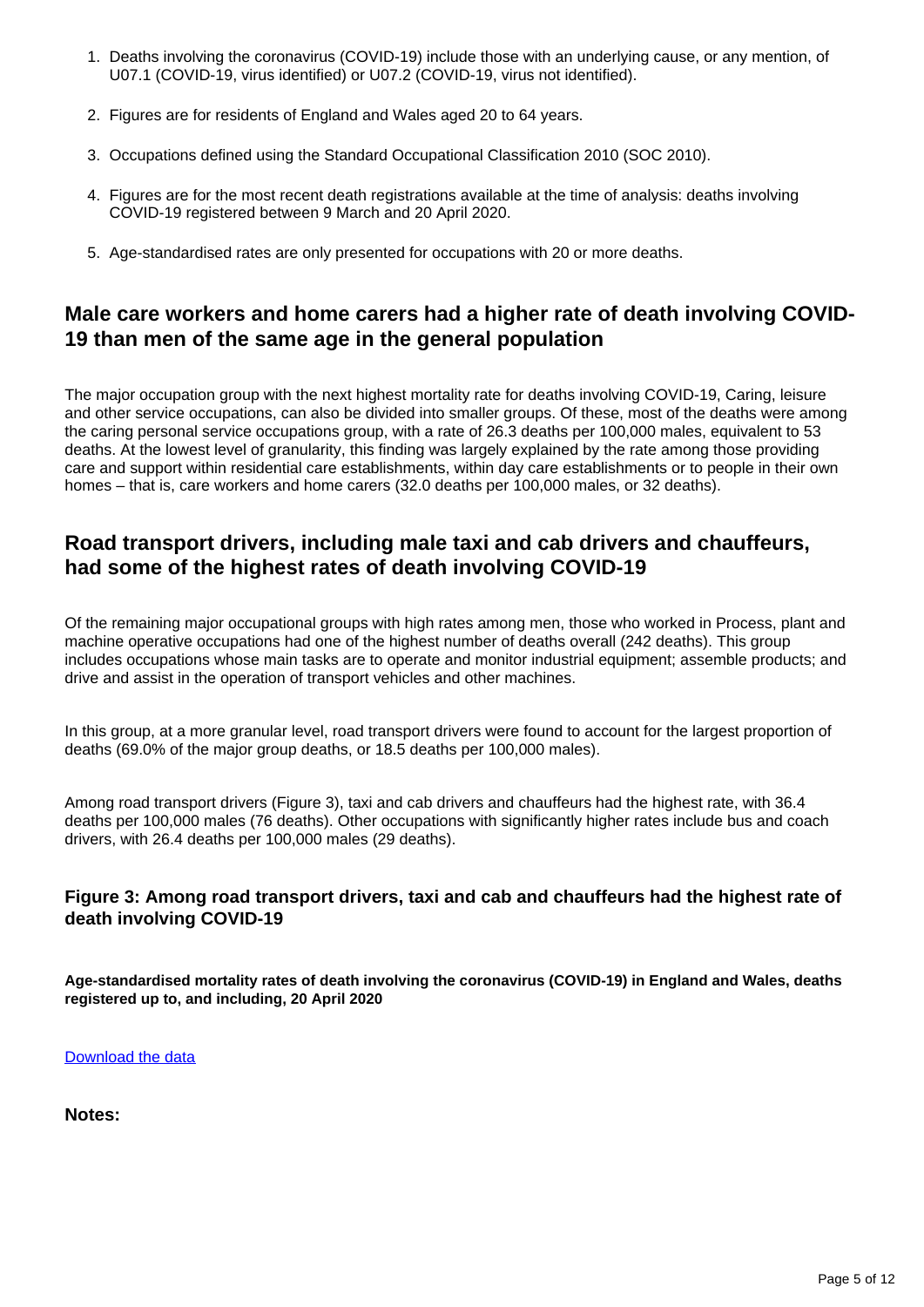- 1. Deaths involving the coronavirus (COVID-19) include those with an underlying cause, or any mention, of U07.1 (COVID-19, virus identified) or U07.2 (COVID-19, virus not identified).
- 2. Figures are for residents of England and Wales aged 20 to 64 years.
- 3. Occupations defined using the Standard Occupational Classification 2010 (SOC 2010).
- 4. Figures are for the most recent death registrations available at the time of analysis: deaths involving COVID-19 registered between 9 March and 20 April 2020.
- 5. Age-standardised rates are only presented for occupations with 20 or more deaths.

The [accompanying reference tables](https://www.ons.gov.uk/peoplepopulationandcommunity/healthandsocialcare/causesofdeath/datasets/coronaviruscovid19relateddeathsbyoccupationenglandandwales) contain more data on deaths involving COVID-19 among men. Other specific occupations found to have statistically significantly higher rates, when compared with the rate among men in the general population of the same age, included chefs (35.9 deaths per 100,000 males, or 31 deaths) and sales and retail assistants (19.8 deaths per 100,000 males, or 24 deaths).

## <span id="page-5-0"></span>**4 . Women and coronavirus-related deaths, by occupation**

Among women, only one of the nine major occupational groups had a [statistically significantly](https://www.ons.gov.uk/methodology/methodologytopicsandstatisticalconcepts/uncertaintyandhowwemeasureit#statistical-significance) higher mortality rate for deaths involving the coronavirus (COVID-19) than the rate of death involving COVID-19 among women of the same age in the general population: Caring, leisure and other service occupations had a rate of 7.5 deaths per 100,000 females, equivalent to 130 deaths.

As with men, most of these deaths (88 deaths) were among caring personal occupations, where the rate of female deaths involving COVID-19 was 10.1 deaths per 100,000 females. These deaths were largely from female care workers and home care workers (12.7 deaths per 100,000 females, or 66 deaths).

The [accompanying reference tables](https://www.ons.gov.uk/peoplepopulationandcommunity/healthandsocialcare/causesofdeath/datasets/coronaviruscovid19relateddeathsbyoccupationenglandandwales) contain more data on deaths involving COVID-19 among women.

#### **Figure 4: Women working in caring, leisure and other service occupations had the highest rate of death involving COVID-19 compared with women of the same age in the general population**

**Age-standardised mortality rates of death involving the coronavirus (COVID-19) in England and Wales, deaths registered up to, and including, 20 April 2020**

[Download the data](https://www.ons.gov.uk/visualisations/dvc814/chart4/datadownload.xlsx)

**Notes:**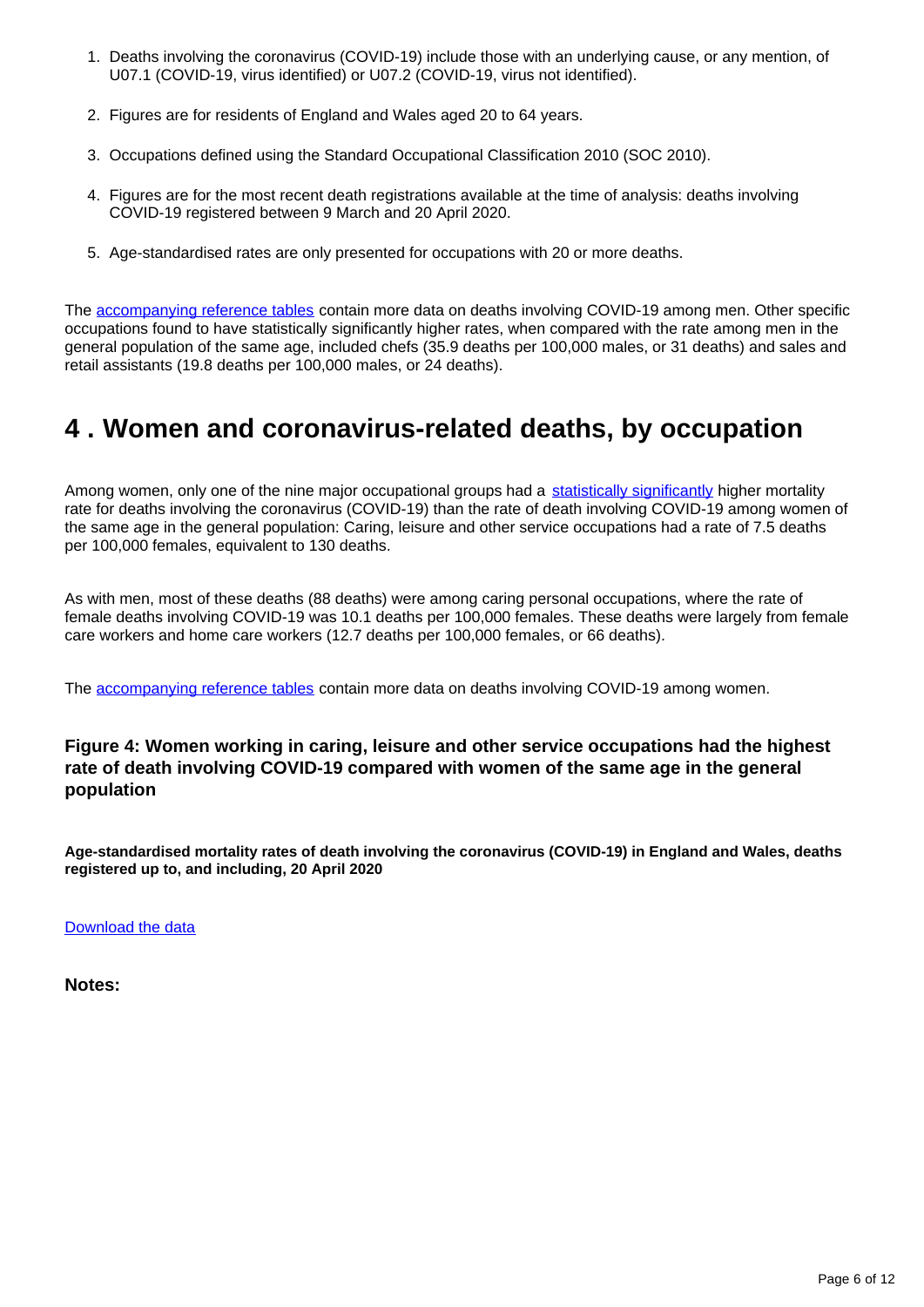- 1. Deaths involving the coronavirus (COVID-19) include those with an underlying cause, or any mention, of U07.1 (COVID-19, virus identified) or U07.2 (COVID-19, virus not identified).
- 2. Figures are for residents of England and Wales aged 20 to 64 years.
- 3. Occupations defined using the Standard Occupational Classification 2010 (SOC 2010).
- 4. Figures are for the most recent death registrations available at the time of analysis: deaths involving COVID-19 registered between 9 March and 20 April 2020.
- 5. Age-standardised rates are only presented for occupations with 20 or more deaths.

## <span id="page-6-0"></span>**5 . Deaths involving COVID-19 among health and social care workers**

Deaths among health and social care workers are recorded in a range of occupational groups. Here we present analysis that grouped specific occupations into these two categories.

In our analysis, rates of death involving the coronavirus (COVID-19) among male and female social care workers were found to be [statistically significantly](https://www.ons.gov.uk/methodology/methodologytopicsandstatisticalconcepts/uncertaintyandhowwemeasureit#statistical-significance) higher than the rates of death involving COVID-19 among those of the same age and sex in England and Wales. A total of 131 deaths involving COVID-19 among social care workers were registered up to, and including, 20 April 2020, with rates of 23.4 deaths per 100,000 males (45 deaths) and 9.6 deaths per 100,000 females (86 deaths). In this group, we included occupations such as care workers and home carers, which accounted for most of the deaths (98 out of 131 deaths, or 74.8%), social workers, managers of residential care institutions and care escorts. Of the individual occupations, we were only able to calculate a reliable rate for care workers and home carers - as stated in [Section 3](https://www.ons.gov.uk/peoplepopulationandcommunity/healthandsocialcare/causesofdeath/bulletins/coronaviruscovid19relateddeathsbyoccupationenglandandwales/deathsregistereduptoandincluding20april2020#men-and-coronavirus-related-deaths-by-occupation) and [Section 4](https://www.ons.gov.uk/peoplepopulationandcommunity/healthandsocialcare/causesofdeath/bulletins/coronaviruscovid19relateddeathsbyoccupationenglandandwales/deathsregistereduptoandincluding20april2020#women-and-coronavirus-related-deaths-by-occupation), significantly raised rates for this occupation were found among men and women.

Among healthcare workers, rates of death involving COVID-19 were not found to be statistically different to rates of death involving COVID-19 in the general working population, with 10.2 deaths per 100,000 males (43 deaths) and 4.8 deaths per 100,000 females (63 deaths). In this group, we included occupations such as doctors, nurses and midwives, nurse assistants, paramedics and ambulance staff, and hospital porters.

Of all the individual healthcare professions, a reliable rate could only be calculated for female nurses, which was 6.7 deaths involving COVID-19 per 100,000 females, equivalent to 31 deaths. This rate was not found to be statistically different to the rate of death involving COVID-19 among females of the same age in the general population.

Some healthcare workers may have reduced exposure to COVID-19 during lockdown, for instance, because of people not having dental or optician appointments. It is also possible that some deaths among healthcare workers will be investigated by coroners, delaying the registration of these deaths. As more deaths are registered, it will be important to repeat these analyses to see if there are any changes in the rates of death involving COVID-19 among healthcare workers.

#### **Figure 5: Men working as social care workers had a significantly elevated rate of death involving COVID-19**

**Age-standardised mortality rates of death involving the coronavirus (COVID-19) in England and Wales, deaths registered up to, and including, 20 April 2020**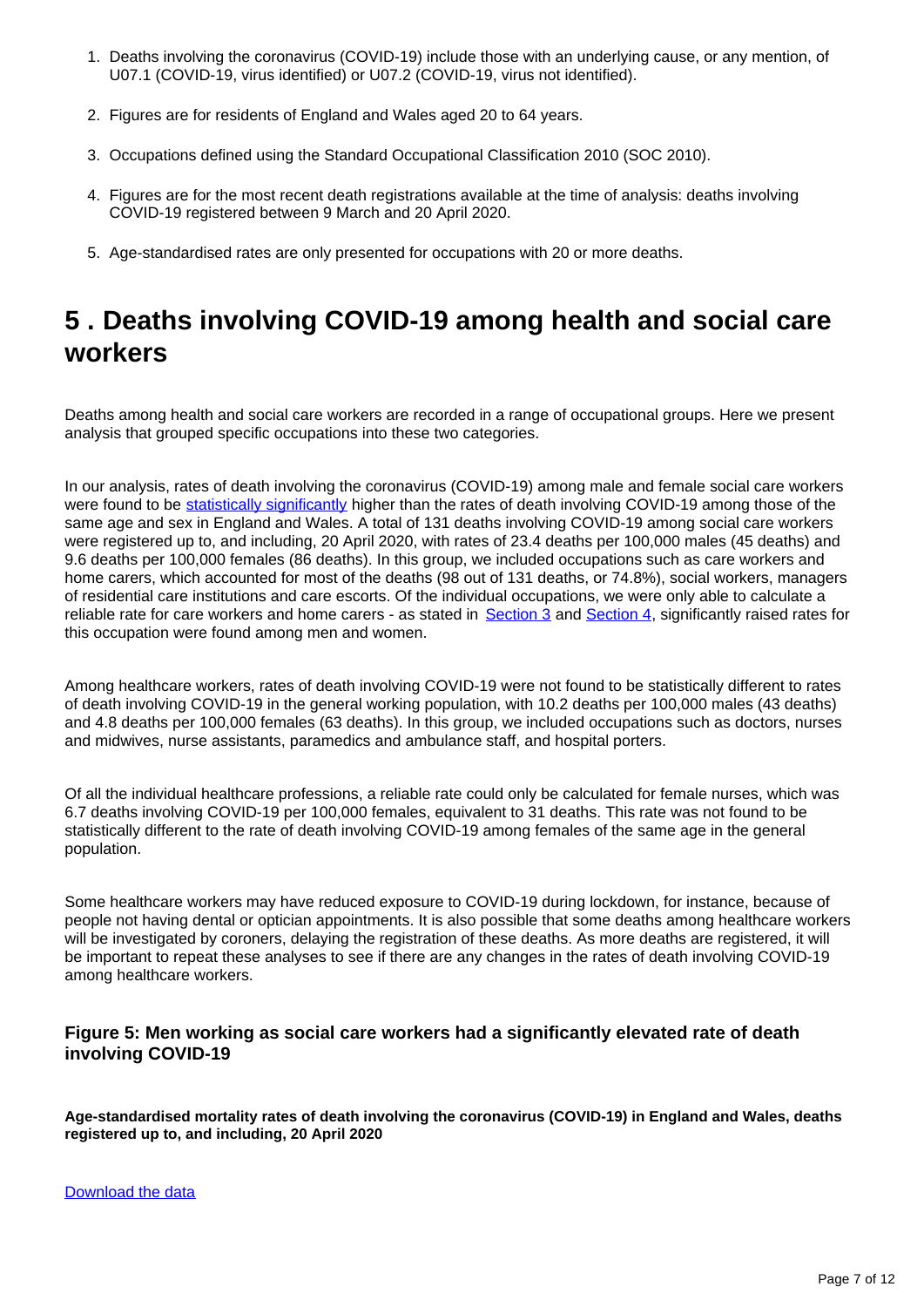#### **Notes:**

- 1. Deaths involving the coronavirus (COVID-19) include those with an underlying cause, or any mention, of U07.1 (COVID-19, virus identified) or U07.2 (COVID-19, virus not identified).
- 2. Figures are for residents of England and Wales aged 20 to 64 years.
- 3. Occupations defined using the Standard Occupational Classification 2010 (SOC 2010).
- 4. Figures are for the most recent death registrations available at the time of analysis: deaths involving COVID-19 registered between 9 March and 20 April 2020.
- 5. Age-standardised rates are only presented for occupations with 20 or more deaths.

#### **Figure 6: Women working as social care workers had a significantly elevated rate of death involving COVID-19**

**Age-standardised mortality rates of death involving the coronavirus (COVID-19) in England and Wales, deaths registered up to, and including, 20 April 2020**

#### [Download the data](https://www.ons.gov.uk/visualisations/dvc814/chart6/datadownload.xlsx)

#### **Notes:**

- 1. Deaths involving the coronavirus (COVID-19) include those with an underlying cause, or any mention, of U07.1 (COVID-19, virus identified) or U07.2 (COVID-19, virus not identified).
- 2. Figures are for residents of England and Wales aged 20 to 64 years.
- 3. Occupations defined using the Standard Occupational Classification 2010 (SOC 2010).
- 4. Figures are for the most recent death registrations available at the time of analysis: deaths involving COVID-19 registered between 9 March and 20 April 2020.
- 5. Age-standardised rates are only presented for occupations with 20 or more deaths.

## <span id="page-7-0"></span>**6 . Occupation exposure for COVID-19**

Recent analysis on the [occupations with the highest potential exposure to the coronavirus \(COVID-19\)](https://www.ons.gov.uk/releases/whichoccupationshavethehighestpotentialexposuretothecoronaviruscovid19) shows the jobs that are most likely to be exposed are those involving close proximity with others and those where there is regular exposure to disease. Examples include healthcare workers such as nurses and dental practitioners, though during the pandemic some of these are more likely to be using personal protective equipment.

As with our analysis on the [occupations with the highest potential exposure to COVID-19,](https://www.ons.gov.uk/releases/whichoccupationshavethehighestpotentialexposuretothecoronaviruscovid19) some experts have concluded that COVID-19 [exposure will be highest among occupations involving frequent and close interaction](https://academic.oup.com/annweh/advance-article/doi/10.1093/annweh/wxaa033/5810996)  [with others,](https://academic.oup.com/annweh/advance-article/doi/10.1093/annweh/wxaa033/5810996) either directly, such as healthcare workers attending to sick patients, or indirectly, such as occupations handling goods.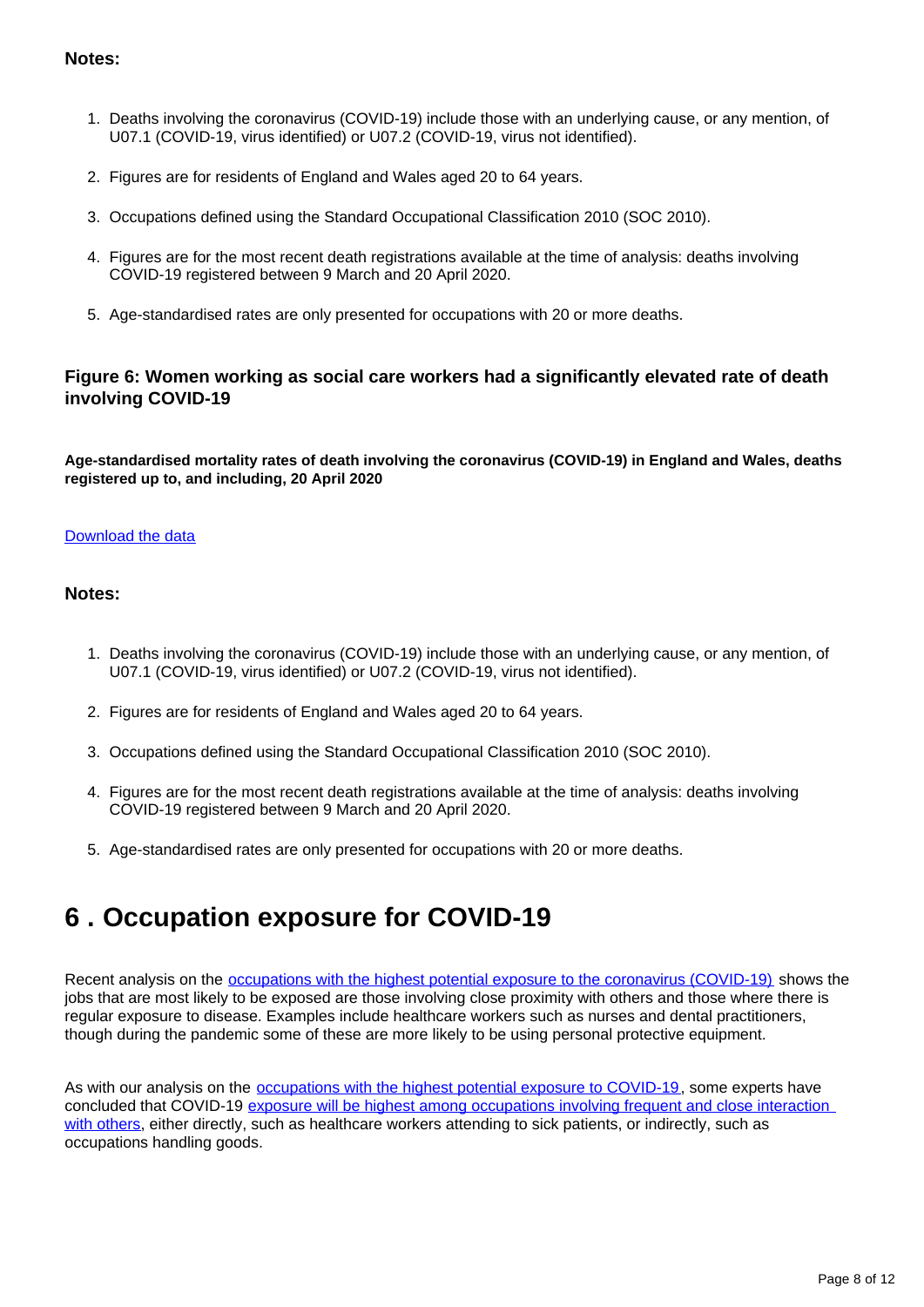Among initial reported cases in Wuhan, China, a significant proportion of cases have been linked to occupational [exposure](https://www.ncbi.nlm.nih.gov/pmc/articles/PMC7107962/pdf/kqaa036.pdf). The first documented cases were among people working in a sea food and wet animal wholesale market, where the virus is thought to have originated. As cases increased, healthcare workers were seen as another high exposure group; [in a series of 138 cases treated in a Wuhan hospital, 29% or 40 of these cases](https://www.ncbi.nlm.nih.gov/pmc/articles/PMC7107962/pdf/kqaa036.pdf)  [were among healthcare workers.](https://www.ncbi.nlm.nih.gov/pmc/articles/PMC7107962/pdf/kqaa036.pdf) The exposure among healthcare workers has also been identified in other countries, including *Italy* and the [US.](https://www.medrxiv.org/content/10.1101/2020.03.02.20030288v1.full.pdf) Other occupations that have been highlighted as having a possible exposure include [protective service occupations, office and administrative support occupations, educational](https://www.medrxiv.org/content/10.1101/2020.03.02.20030288v1.full.pdf)  [occupations, community and social services occupations, and construction occupations.](https://www.medrxiv.org/content/10.1101/2020.03.02.20030288v1.full.pdf)

## <span id="page-8-0"></span>**7 . Coronavirus (COVID-19) related deaths by occupation data**

[Coronavirus \(COVID-19\) related deaths by occupation, England and Wales](https://www.ons.gov.uk/peoplepopulationandcommunity/healthandsocialcare/causesofdeath/datasets/coronaviruscovid19relateddeathsbyoccupationenglandandwales)

Dataset | Released 11 May 2020

Provisional counts of the number of deaths and age-standardised mortality rates involving the coronavirus (COVID-19), by occupational groups, for deaths registered up to and including 20 April 2020 in England and Wales. Figures are provided for males and females.

## <span id="page-8-1"></span>**8 . Glossary**

### **Occupation**

Occupation was defined using the **[Standard Occupational Classification 2010 \(SOC 2010\)](https://www.ons.gov.uk/methodology/classificationsandstandards/standardoccupationalclassificationsoc/soc2010/soc2010volume1structureanddescriptionsofunitgroups)**. Full lists of occupations used in the analysis are reported in the accompanying data tables, and descriptions of these can be found in the [Office for National Statistics \(ONS\) SOC Hierarchy](https://onsdigital.github.io/dp-classification-tools/standard-occupational-classification/ONS_SOC_hierarchy_view.html). Deaths and the population at risk (see Measuring [the data](https://www.ons.gov.uk/peoplepopulationandcommunity/healthandsocialcare/causesofdeath/bulletins/coronaviruscovid19relateddeathsbyoccupationenglandandwales/deathsregistereduptoandincluding20april2020#measuring-the-data)) were both coded using this classification system.

## <span id="page-8-2"></span>**9 . Measuring the data**

### **Deaths data**

The figures described in this bulletin include deaths registered in England and Wales between 9 March and 20 April 2020. Deaths were only included in the analyses if the country of usual residence was also England and Wales.

Deaths were defined using the International Classification of Diseases, 10th Revision (ICD-10). Deaths involving the coronavirus (COVID-19) include those with an underlying cause, or any mention, of ICD-10 codes U07.1 (COVID-19, virus identified) or U07.2 (COVID-19, virus not identified). We applied an age restriction, selecting deaths among those aged 20 to 64 years, because of limitations of occupational mortality data for those below the age of 20 years and those above the age of 64 years.

Occupation is reported on the death certificate at the time of death registration by the informant. This information was then coded using the [Standard Occupational Classification 2010 \(SOC 2010\)](https://www.ons.gov.uk/methodology/classificationsandstandards/standardoccupationalclassificationsoc/soc2010/soc2010volume1structureanddescriptionsofunitgroups) (see the [Glossary\)](https://www.ons.gov.uk/peoplepopulationandcommunity/healthandsocialcare/causesofdeath/bulletins/coronaviruscovid19relateddeathsbyoccupationenglandandwales/deathsregistereduptoandincluding20april2020#glossary).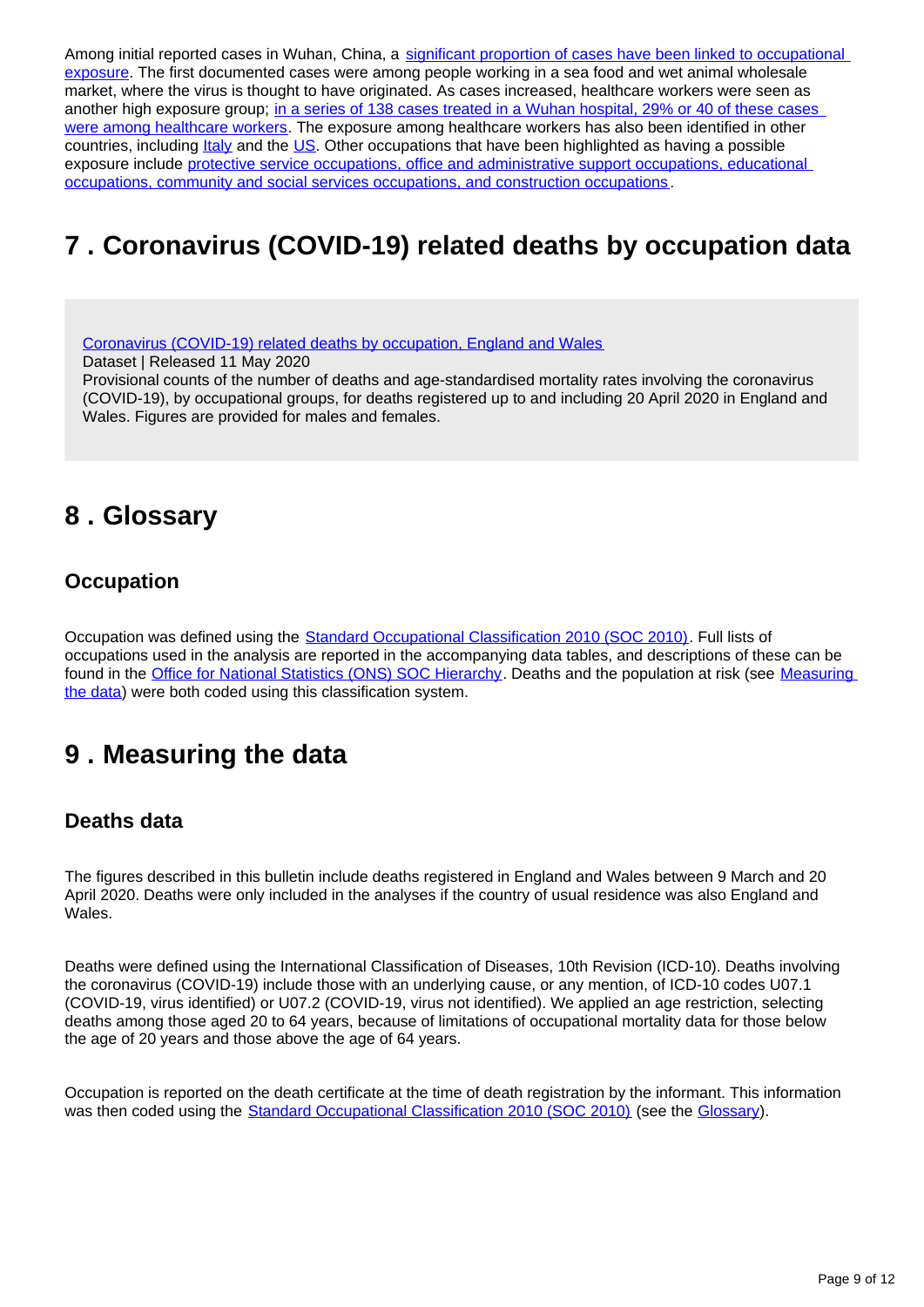During the period of analysis, a total of 1,612 deaths and 882 deaths involving COVID-19 were registered among men and women aged 20 to 64 years, respectively. Among men, 81.9% of the deaths (or 1,321 deaths) had information on occupation recorded on the death certificate. For women, this figure was 531 deaths (or 60.2%). For the 291 deaths with no recorded information on occupation among men, the majority of these were because the occupation was not stated on the death certificate (87.3% of these deaths, or 254 deaths). Among women, the majority of the 351 records with no information on occupation were recorded as: full-time carers of the home and/or dependent relatives or that they were working voluntarily (55.8% of these deaths, or 196 deaths) or the occupation was not stated (42.7% of these deaths, or 150 deaths). Of the records included in the analysis of COVID-19 deaths by occupation, the mean age at death for men was 56 years and for women it was 55 years.

Further information on death registrations data can be found in the [Mortality statistics in England and Wales QMI](https://www.ons.gov.uk/peoplepopulationandcommunity/birthsdeathsandmarriages/deaths/methodologies/mortalitystatisticsinenglandandwalesqmi).

### **Population data**

Population counts for occupations were obtained from the Annual Population Survey (APS), using data collected in 2019. The APS is the largest ongoing household survey in the UK, based on interviews with members of randomly selected households. The survey covers a range of diverse topics, including information on occupation, which is then coded using the [SOC 2010](https://www.ons.gov.uk/methodology/classificationsandstandards/standardoccupationalclassificationsoc/soc2010/soc2010volume1structureanddescriptionsofunitgroups). The population counts were also restricted to those aged 20 to 64 years and were weighted to be representative of those living in England and Wales. Further information on the APS can be found in the [APS QMI](https://www.ons.gov.uk/employmentandlabourmarket/peopleinwork/employmentandemployeetypes/methodologies/annualpopulationsurveyapsqmi).

Mortality rates for the broader population of all usual residents in England and Wales were based on the mid-year population estimates for 2018.

### **Analysis**

Figures in the commentary are based on age-standardised mortality rates. These refer to a weighted average of deaths per 100,000 people of a particular age group that is standardised to the 2013 European Standard Population. They allow for differences in age structure of populations and therefore allow valid comparisons to be made between the sexes and different occupations.

The commentary reports findings for occupations with rates that are [statistically significantly](https://www.ons.gov.uk/methodology/methodologytopicsandstatisticalconcepts/uncertaintyandhowwemeasureit#statistical-significance) higher than the rate among those of the same age and sex in England and Wales. Significance has been determined using 95% [confidence intervals](https://www.ons.gov.uk/methodology/methodologytopicsandstatisticalconcepts/uncertaintyandhowwemeasureit#confidence-interval), which provide the range of values within which we are 95% confident that the true value lies. Instances of non-overlapping confidence intervals between figures indicate the difference is unlikely to have arisen from random fluctuation. The 95% confidence intervals for the estimates are available in the accompanying [reference tables](https://www.ons.gov.uk/peoplepopulationandcommunity/healthandsocialcare/causesofdeath/datasets/coronaviruscovid19relateddeathsbyoccupationenglandandwales).

## <span id="page-9-0"></span>**10 . Strengths and limitations**

### **Strengths**

In this bulletin, we only refer to occupations that have at least 20 deaths. For these, reliable age-standardised rates can be calculated, reducing the likelihood of the findings being a result of chance. In our accompanying [reference tables](https://www.ons.gov.uk/peoplepopulationandcommunity/healthandsocialcare/causesofdeath/datasets/coronaviruscovid19relateddeathsbyoccupationenglandandwales), rates have been marked as unreliable where there are fewer than 20 deaths, and we have not produced rates for occupations with fewer than 10 deaths. A robust method is used for the analysis: agestandardised rates allow for differences in age structure of populations and therefore allow valid comparisons to be made between the sexes and different occupations.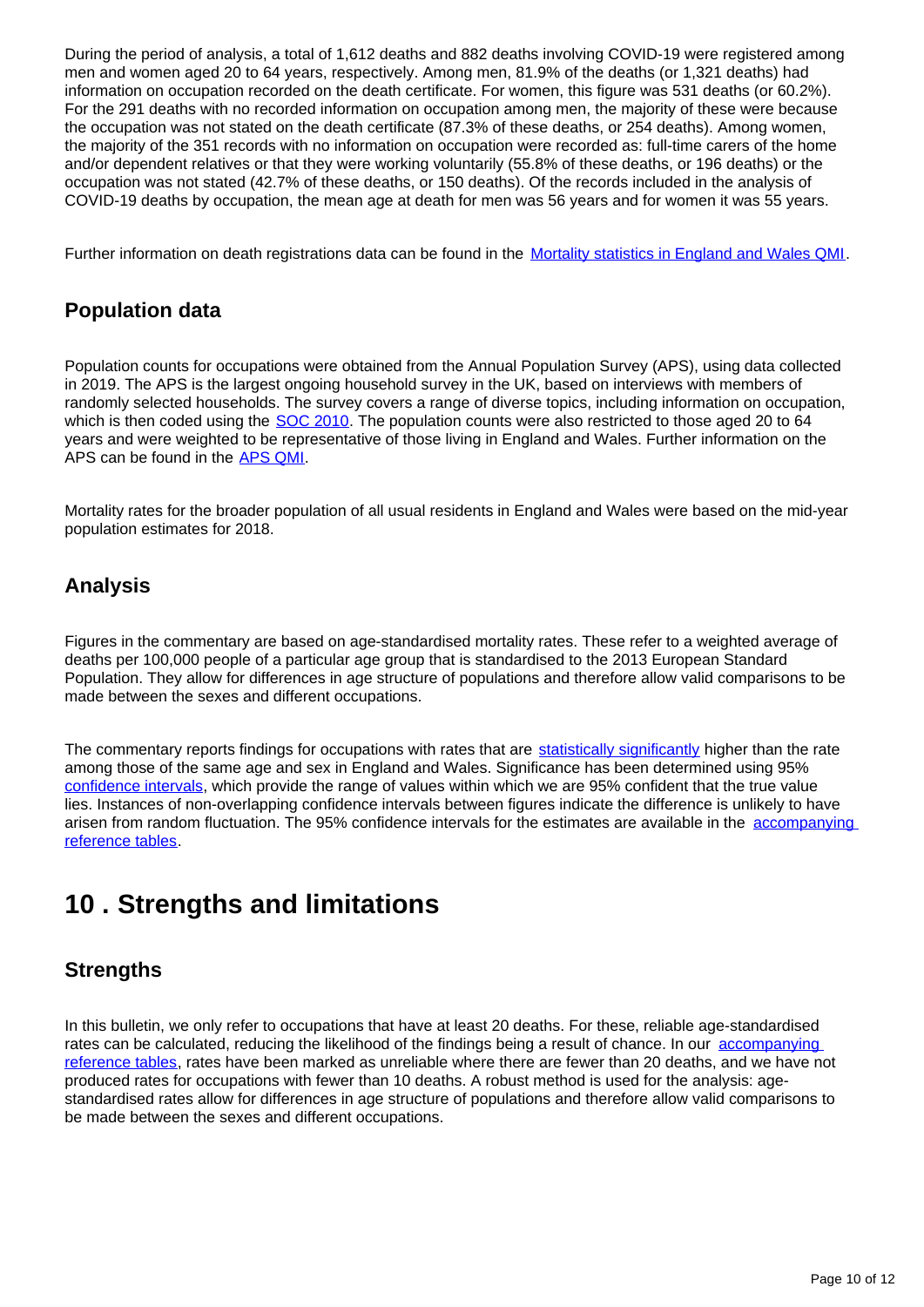Quality assurance procedures have been undertaken throughout all stages of the analysis to minimise the risk of error. As an additional step, we have compared some of the data reported here with some of the data being reported in national and local media sources. We found good comparability, with our data appearing to account for most of, if not more than, the numbers of deaths being reported elsewhere (Table 1).

Table 1: Numbers of deaths involving COVID-19, comparing number of deaths web scraped from national and regional media websites and ONS death registration numbers in this release

|                                           | Web scraped numbers           |                                     | <b>ONS death</b><br>registration<br>numbers |
|-------------------------------------------|-------------------------------|-------------------------------------|---------------------------------------------|
| <b>Occupation</b>                         | Number aged 20 to 64<br>years | Number where age was<br>unavailable | Number aged 20<br>to 64 years               |
| Health and social care<br>professions     |                               |                                     |                                             |
| Ambulance services                        | 4                             | 2                                   | 6                                           |
| Medical doctors                           | 14                            | 3                                   | 11                                          |
| Nurses and midwives                       | 27                            | 9                                   | 41                                          |
| Care and support staff                    | 26                            | 13                                  | 125                                         |
| Non health and social care<br>professions |                               |                                     |                                             |
| <b>Transport occupations</b>              | 9                             | 10                                  | 30                                          |

Source: National and regional media websites and Office for National Statistics

**Notes** 

- 1. From a wide range of national and media outlets we scraped numbers from articles covering deaths related to the coronavirus (COVID-19) among key workers. We took numbers from articles published from 25 March to 27 April 2020. Most sources did not contain information on the date of death, and so it is possible the data could cover a different time period compared to that in this release. [Back to table](#page-0-0)
- 2. For some of the web-scraped numbers, information on age was unavailable and so these have been listed separately. **[Back to table](#page-0-0)**
- 3. For the death registration numbers, we included deaths for individual occupations that were the best match for those described in the media sources. The Office for National Statistics (ONS) death registration numbers for ambulance services include ambulance staff and paramedics (Standard Occupational Classification (SOC) codes 6142 and 3213), though for paramedics we did not have any registered deaths; medical doctors includes medical practitioners (SOC 2211); nurses and midwives includes those with a SOC codes of 2231 (nurses) and 2232 (midwives); care and support staff includes nursing auxiliaries and assistants (SOC 6141), dental nurses (SOC 6143), care workers and home carers (SOC 6145), and senior care workers (6146); and transport occupations includes bus and coach drivers (SOC 8213). [Back to table](#page-0-0)